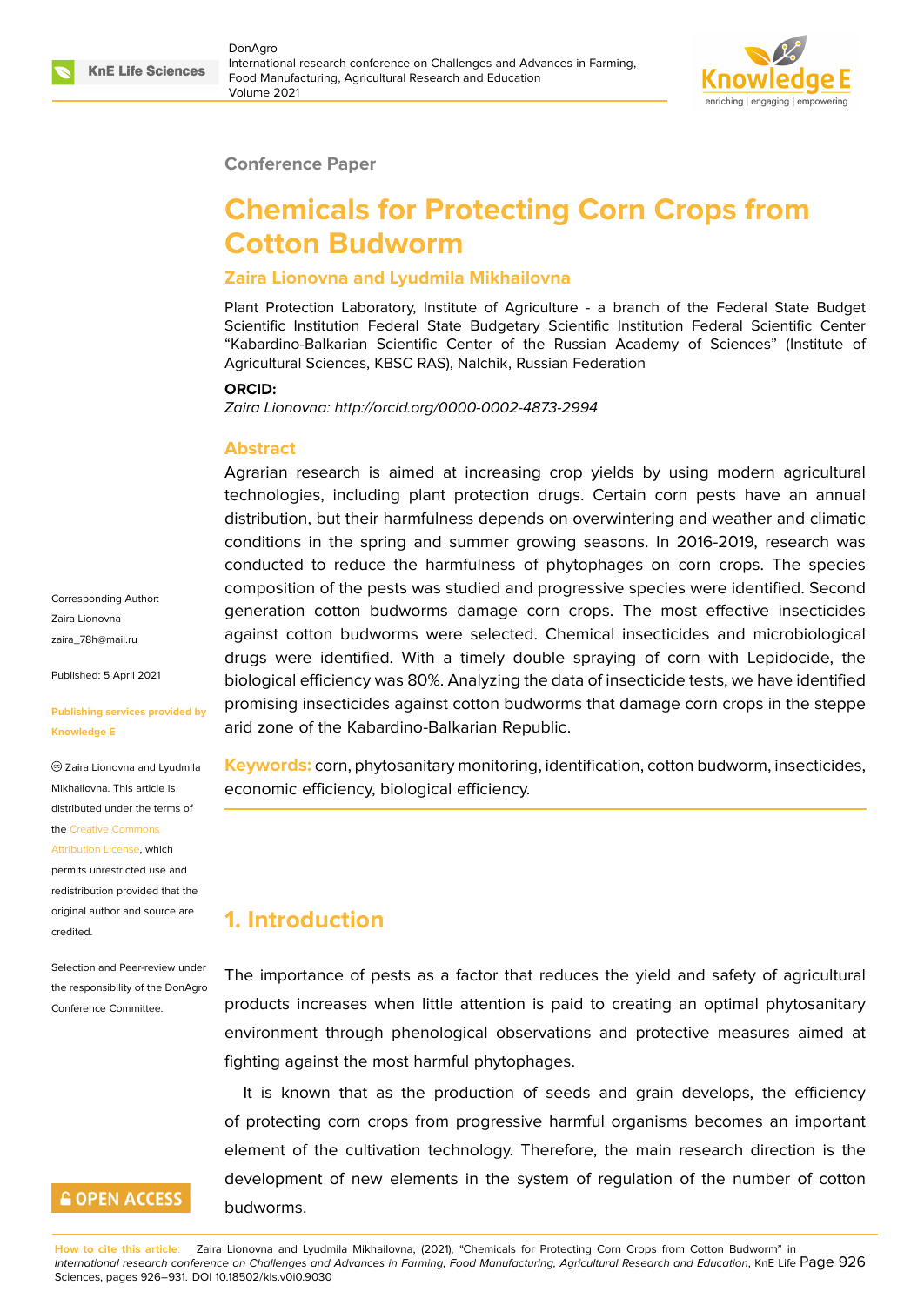In the conditions of the steppe arid zone of Kabardino-Balkaria, in some years, a high number of the cotton budworm population is revealed. Therefore, the loss of grain yield during the years of the outbreak of the cotton budworm reaches 60%.

Cotton budworm - Helicoverpa armigera Hbn. (Lepidoptera, Noctuidae) is an insect that, due to its omnivorous nature, causes serious damage to many agricultural plants. It is widespread in the south of Russia, affecting the aboveground organs of corn, sunflower, soybeans, tomato, potato, etc.

### **Research purpose, objectives, novelty**

The research is aimed at specifying the species composition of phytophages with subsequent phytosanitary monitoring of corn crops. A more environmentally friendly integrated corn budworm protection system is required for agriculture.

The aim of the research is to study the frequency of occurrences of cotton budworms and their effect on the yield and quality of corn crops.

In accordance with the goal, the following tasks were solved:

- to determine the species composition of phytophages on corn crops in the steppe arid zone and study their harmfulness;

- to test 12 chemical and two biological insecticides used to protect crops from cotton budworms;

- to identify insecticides that are most effective in the fight against cotton budworms;

- to assess the economic and biological effectiveness of insecticides used in the fight against second generation budworms.

The scientific novelty of the research is due to the fact that for the first time in the arid steppe zone of the Kabardino-Balkarian Republic, the biological effectiveness of insecticides used in the fight against cotton budworms damaging corn crops was determined. Of 14 biological and chemical insecticides, the most effective ones were determined.

### **2. Methods and Materials**

Plot experiments were conducted in three replicates using the existing methods of plant protection [1 - 3].

Determinants were used to identify phytophages [4, 5].

Phytosanitary monitoring of experimental corn crops was carried out using the plant protection methods [4 - 6].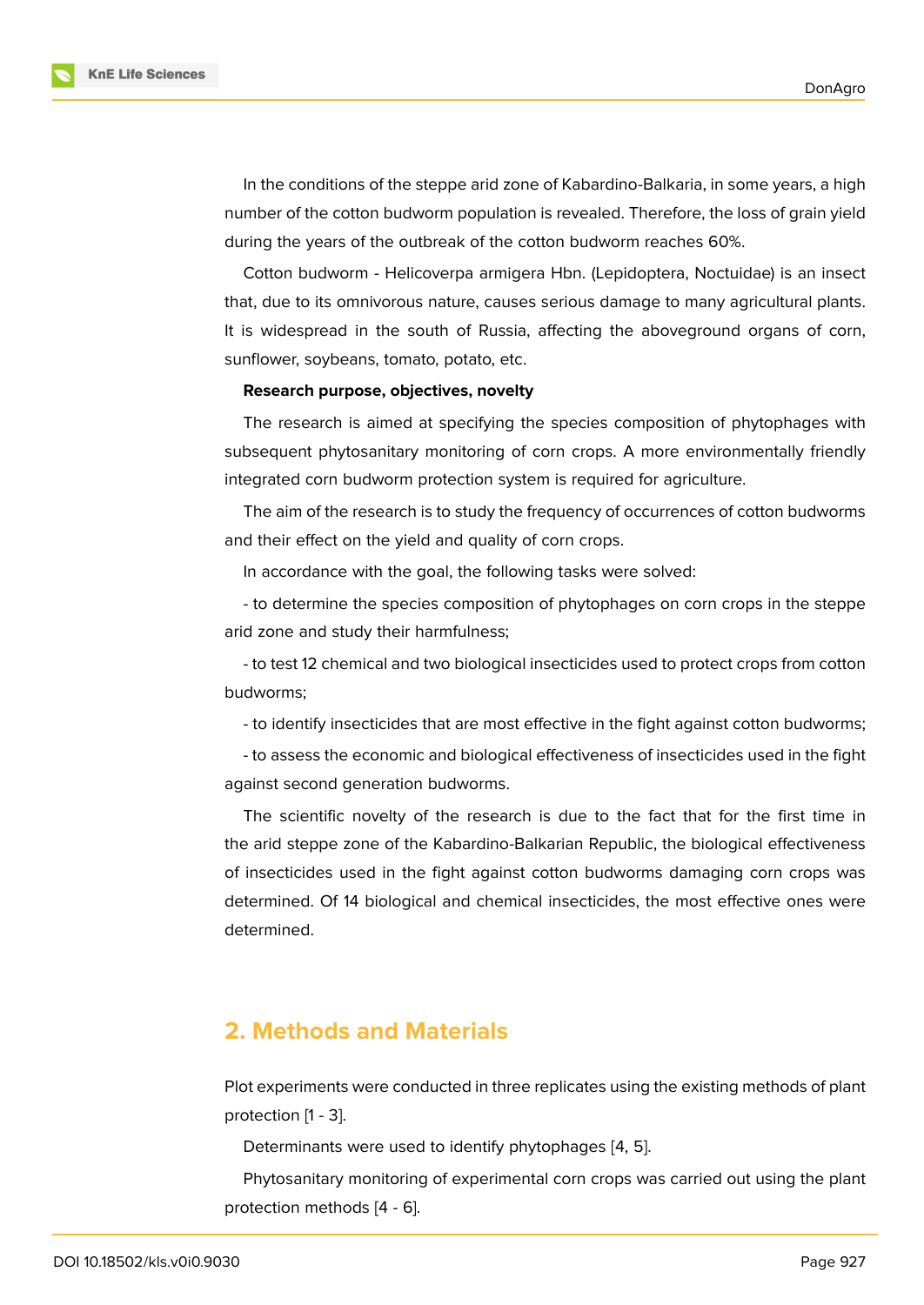The calculation of the insecticide application rate was carried out according to the regulations of 2019 [7].

Peculiarities of soil and climatic conditions were identified according to the Adaptive Landscape System of Farming in the KBR [8].

This article contin[ue](#page-5-0)s scientific work aimed at specifying the biological effectiveness of promising insecticides [9-11].

### **3. Discussion**

According to the phenological observations of the cotton budworm, the period for spraying was identified; it coincided with the beginning of ear flowering, when the second generation budworms begin to hatch. Asynchronous development of the cotton budworm stages usually contributes to the coincidence of the feeding activity of middle and older first generation budworms with the beginning of hatching of the second generation budworms.

In 2018, insecticides were tested in 25 variants of the experiment. Based on the results of these tests, ineffective insecticides were excluded. Therefore, the experiments conducted in 2019 were aimed to determine the biological effectiveness of 14 insecticides; drugs were used separately (12 variants) and in a mixture with other insecticides belonging to other groups of drugs (2 variants). The yield gain was determined in comparison with the control variant (without treatment).

7 days after spraying Terek corn hybrid, a comparative assessment of their biological effectiveness was carried out. In 2019, all tested insecticides had varying degrees of effectiveness; they were divided into three groups (Figure 1).

The first group includes new generation insecticides with a high value of biological effectiveness (88.6% - 95.1%): option 2 (Voliam Flexy, SK), option 3 (Belt, KS), option 4 (Avant, CE), option 5 (Proclame, VRG), option 6 (Coragen, [K](#page-3-0)S), and option 14 (Ampligo, ISS).

The second group includes insecticides with an average value of biological effectiveness (68.5% - 85.4%): option 9 (Lepidocide, SK), option 10 (Lepidocide, SK + Karate Zeon, ISS), option 12 (Kinfos, CE), and option 13 (Decis Profi, VDG).

During three years of research, Bioinsecticide - Lepidocide, SK has been effective in the fight against cotton budworms. Its biological efficiency was 83.6%. Unlike chemical insecticides, which were used only once (during the mass hatching of second generation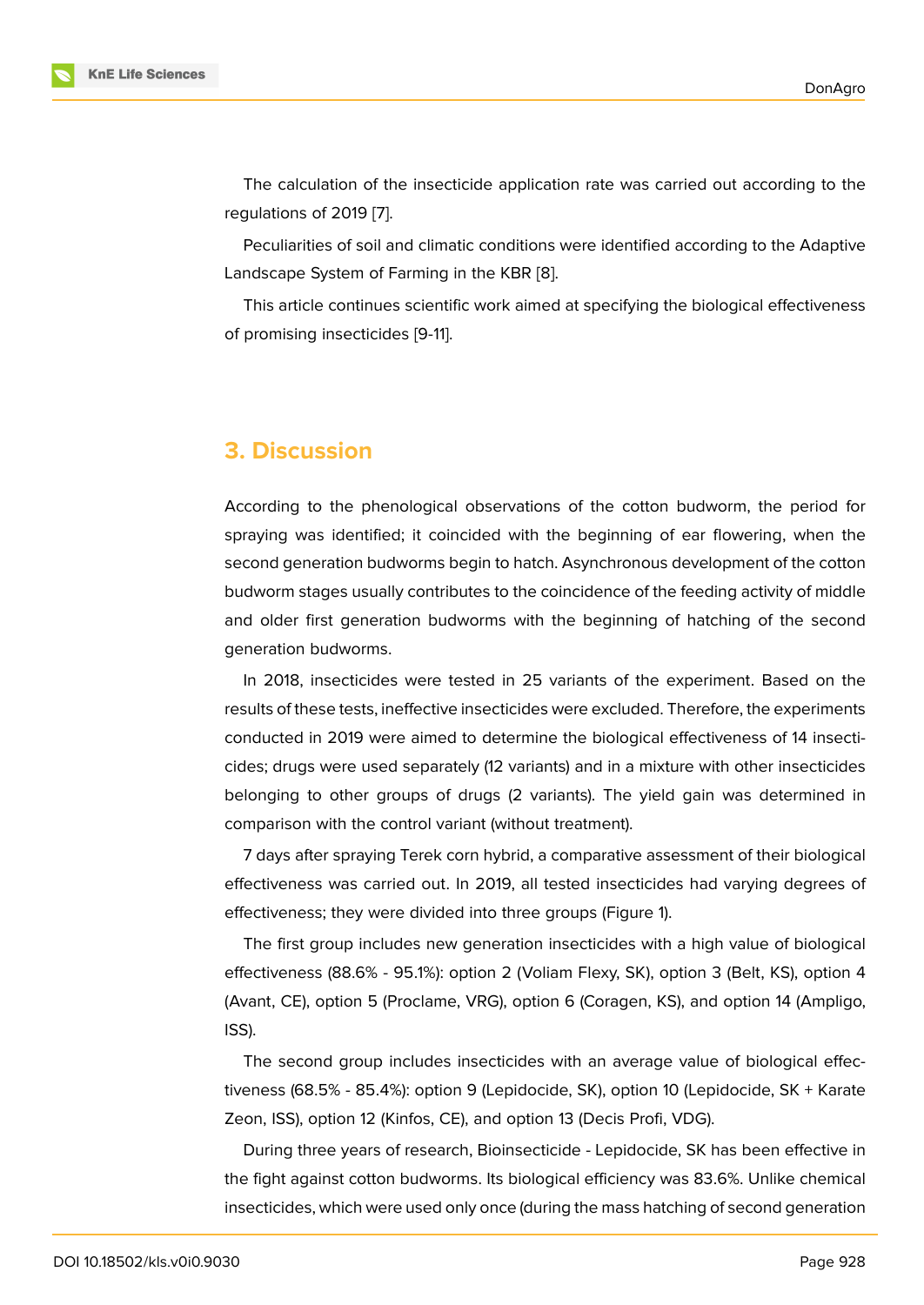



budworms), Lepidocide, SC was used twice, with an interval of 6-7 days - at the beginning and mass hatching of budworms.



<span id="page-3-0"></span>**Figure** 1: Biological and economic efficiency of insecticides against caterpillars of cotton budworm on the Terek F1 maize hybrid (NPO 2 steppe zone KBR 2017-2018)

The group of weak insecticides with a low value of biological effectiveness - below 70% - included the remaining options: 7 (Fitoverm, KE), 8 (Fitoverm, KE + Karate Zeon, MKS), 11 (Karate Zeon, MKS) and 13 (Decis Profi, VDG). Therefore, the costs of spraying with insecticides that fall into the third group have not been justified.

In 2016-2019, the economic efficiency of insecticides was determined. The assessment was carried out according to the corn yield gain. Both in terms of the maximum yield gain and biological efficiency, there were the same variants with new generation insecticides which were used for three years: Voliam Flexy, SK (option 2); Belt, KS (option 3); Avant, CE (option 4); Proclame, VRG (option 5); Coragen, KS (option 6); Ampligo, ISS (option 14), and bioinsecticide - Lepidotsid, SK; the yield gain was: 5.0 t / ha; 2.9 t / ha; 4.7 t / ha; 6.2 t / ha; 4.6 t / ha; 3.7 t / ha and 4.0 t / ha, respectively. Good indicators of the yield gain were observed in options 10 (Lepidotsid, SK + Karate Zeon, CE), 12 (Kinfos, CE), 13 (Decis Profi, VDG), which amounted to 3.2 t / ha; 0.7 t / ha; 1.0 t / ha, respectively. In options 7 (Fitoverm, KE), 8 (Fitoverm, KE + Karate Zeon, ISS) and 11 (Karate Zeon, ISS), the additional costs caused by the high cost of insecticides will be equal or lower than the expected net income. Spraying with these drugs is not economically justified, since the yield gain was insignificant or equal to the yield in the control option (without treatment) - 6.0 t/ha: 0.1 t/ha; 0.2 t/ha and 0.1t / ha, respectively.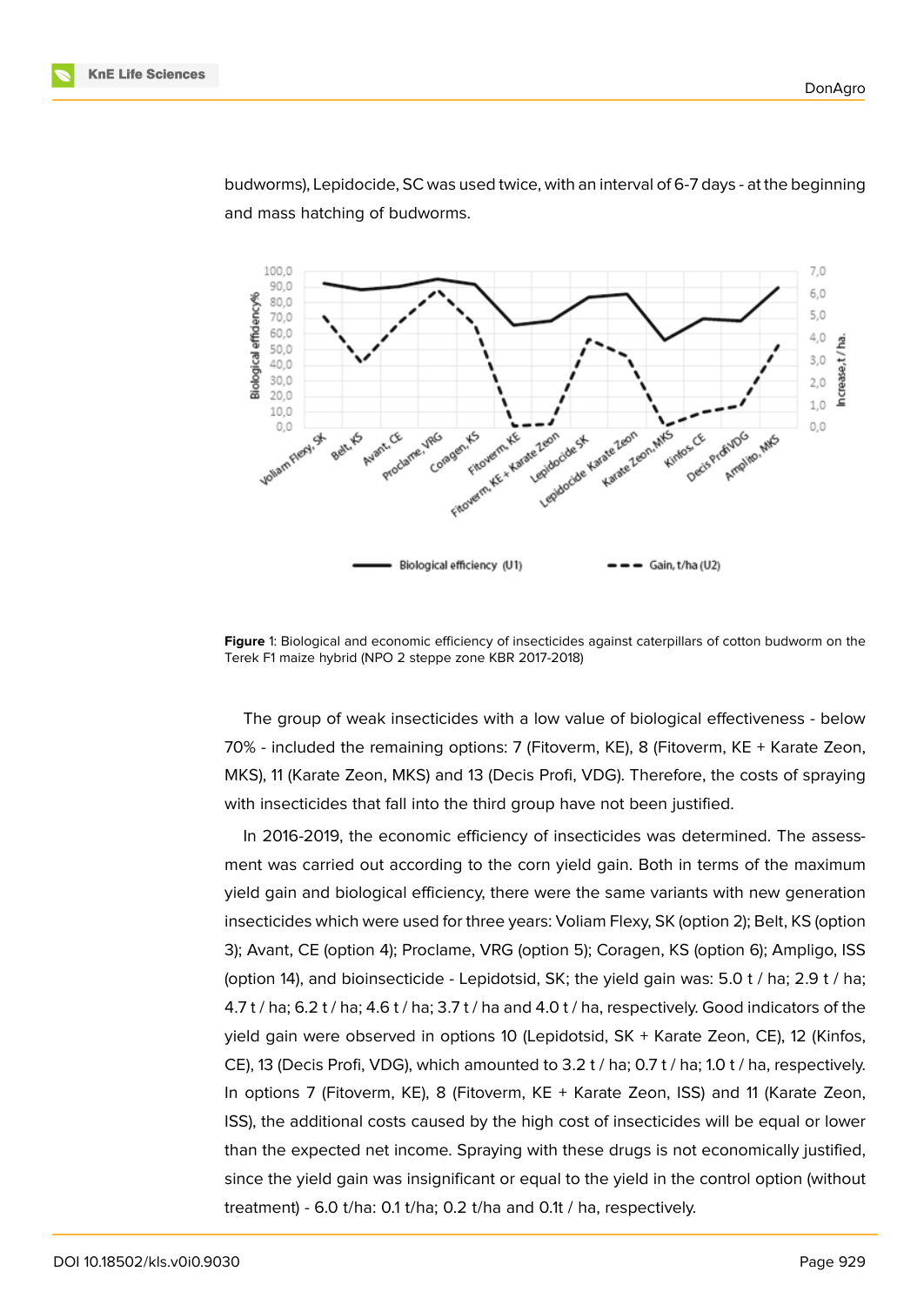**KnE Life Sciences** 

Thus, the most promising insecticides are Voliam Flexy, SK; Belt, SK; Avant, CE; Proclame, VRG; Coragen, KS. The double application of Lepidocide SK, for which the biological efficiency on the 7th and 14th days after spraying ranged from 83.6% to 95.1% and the yield gain was 4.0 t / ha, is efficient.

# **4. Conclusion**

Based on the results of four-year research, the following conclusions can be drawn:

1. The species composition of phytophages damaging corn crops in the steppe arid zone and a progressive species (H. armigera) have been identified.

2. The population of cotton budworm was determined and its harmfulness was studied.

3. Of 14 biological and chemical insecticides, the most effective ones were selected: Voliam Flexy, SK; Belt, KS; Avant, CE; Proclame, VRG; Coragen, KS; Ampligo, ISS and Lepidocid, SK (double spraying).

4. On the basis of the experimental studies, new knowledge on effective control of cotton budworms in the arid steppe zone of Kabardino-Balkaria was obtained; it has a scientific and practical value in the development of elements in the system of integrated corn protection from cotton budworms.

### **References**

- [1] Peresypkin, V. F., *et al*. (1989). *Practicum on Experimental Techniques in Plant Protection*. Moscow: Agropromizdat, pp. 22-25.
- [2] Pospelov, S. M. (1988). *Practicum on Plant Protection.* Moscow: Agropromizdat, pp. 16-19.
- [3] Govorov, D. N., Zhivykh, A. V. and Shchetinin, P. B. (2017). Experiments are a Visual Way to Compare Pesticides. *Plant Protection and Quarantine,* vol. 8, pp. 40-41.
- [4] Akhremovich, M. B., *et al*. (1976). *Identifier of Agricultural Pests for Damage to Cultivated Plants*. Leningrad: Rossellit pp. 38-48.
- [5] Artokhin, K. S. (2012). *Pests of Agricultural Crops: Reference and Educational-Methodical Manual* (Vol. I). Moscow: Niva, pp. 339-377.
- [6] Goncharov, N. R., Kolychev, N. G. and Cherkasov, V. A. (1985). *Organization of Plant Protection.* Moscow: Rosselkhozizdat, pp.17-27.